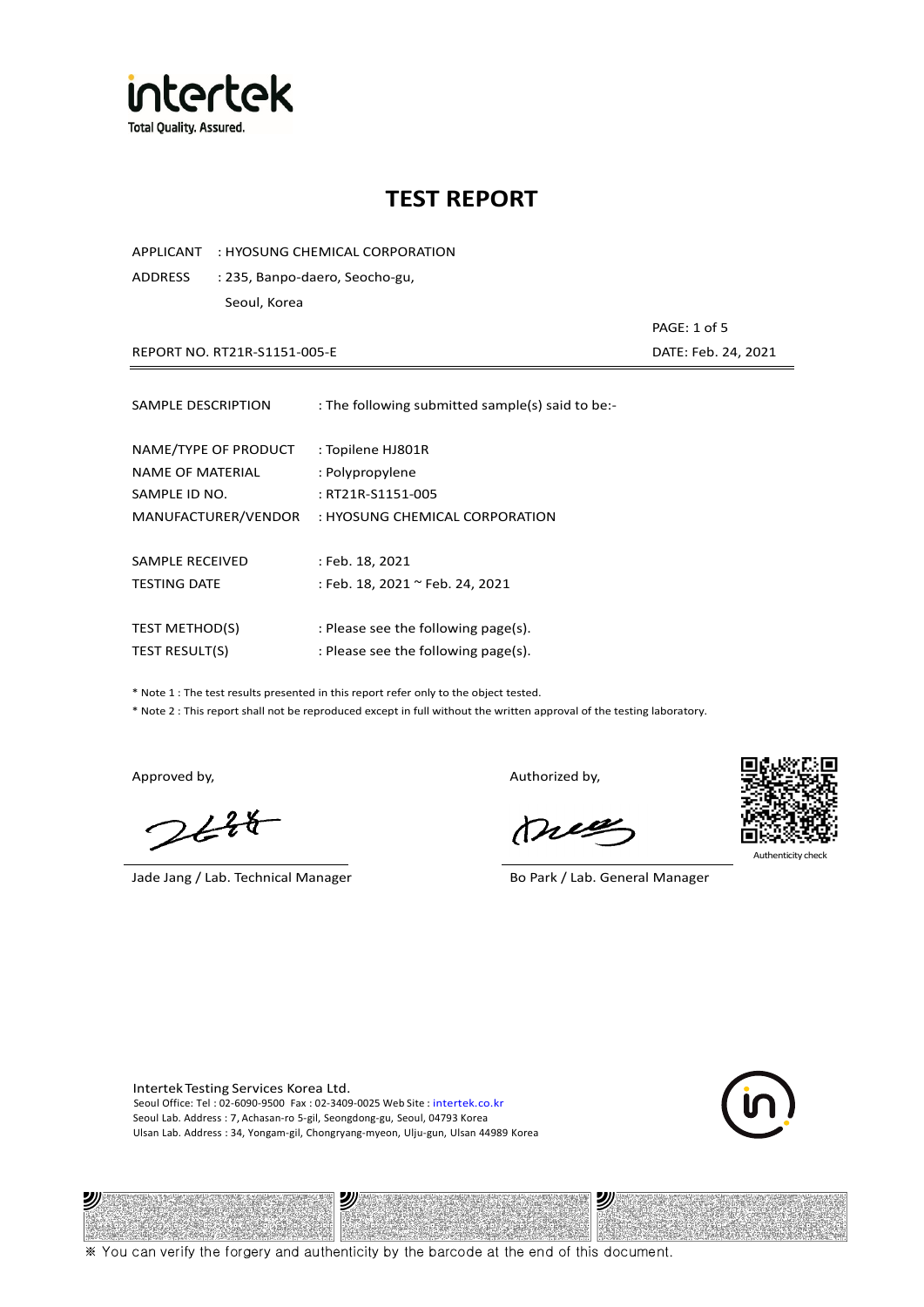

REPORT NO. RT21R-S1151-005-E DATE: Feb. 24, 2021

PAGE: 2 of 5

SAMPLE ID NO. : RT21R-S1151-005 SAMPLE DESCRIPTION : Topilene HJ801R

TEST ITEM TEST IN TEST METHOD NOLL RESULT Cadmium (Cd) ㎎/㎏ With reference to IEC 62321-5 Edition 1.0 : 2013, by acid digestion and determined by ICP-OES 0.5 N.D. Lead (Pb)  $\log/kg$   $\log kg$  acid digestion and  $\log k$  s  $\log \log k$  5  $\log \log k$  N.D. Mercury (Hg) ㎎/㎏ With reference to IEC 62321-4 : 2013/AMD1 : 2017, by acid digestion and determined by ICP-OES 2 N.D. Hexavalent Chromium (Cr<sup>6+</sup>) | mg/kg With reference to IEC 62321-7-2 Edition 1.0 : 2017, by alkaline/toluene digestion and determined by UV-VIS Spectrophotometer 8 N.D. Polybrominated Biphenyl (PBBs) Monobromobiphenyl ng/kg With reference to Pentabromobiphenyl mg/kg IEC 62321-6 Edition 1.0 : 2015, 5 N.D. Hexabromobiphenyl | <sub>mg/kg</sub> | by solvent extraction and | 5 | N.D. determined by GC/MS 5 N.D. Dibromobiphenyl ㎎/㎏ 5 N.D. Tribromobiphenyl and ma/kg 5 N.D. Tetrabromobiphenyl mg/kg N/ith reference to 5 N.D. Heptabromobiphenyl  $\log kq$  determined by GC/MS  $\vert$  5 N.D. Octabromobiphenyl ng/kg 5 N.D. Nonabromobiphenyl mg/kg 5 N.D. Decabromobiphenyl ng/kg 5 N.D. Polybrominated Diphenyl Ether (PBDEs) Monobromodiphenyl ether ng/kg With reference to Pentabromodiphenyl ether  $\parallel$  mg/kg  $\parallel$  IEC 62321-6 Edition 1.0 : 2015,  $\parallel$  5 N.D. by solvent extraction and determined by GC/MS 5 N.D. Dibromodiphenyl ether  $\vert$  mg/kg  $\vert$  5 N.D. Tribromodiphenyl ether and mg/kg contact the method of the state of the N.D. Tetrabromodiphenyl ether | mg/kg With reference to 5 N.D. Hexabromodiphenyl ether  $\vert$  mg/kg  $\vert$  by solvent extraction and  $\vert$  5 N.D. Heptabromodiphenyl ether ㎎/㎏ 5 N.D. Octabromodiphenyl ether ng/kg 1 mg/kg 5 N.D. Nonabromodiphenyl ether ng/kg 5 N.D. Decabromodiphenyl ether  $\vert$  mg/kg  $\vert$  5 N.D.

Tested by : Jooyeon Lee, Chano Kim, Hayan Park

Notes : mg/kg = ppm = parts per million < = Less than N.D. = Not detected ( <MDL )

MDL = Method detection limit

Intertek Testing Services Korea Ltd. Seoul Office: Tel : 02-6090-9500 Fax : 02-3409-0025 Web Site : intertek.co.kr Seoul Lab. Address : 7, Achasan-ro 5-gil, Seongdong-gu, Seoul, 04793 Korea Ulsan Lab. Address : 34, Yongam-gil, Chongryang-myeon, Ulju-gun, Ulsan 44989 Korea

נש

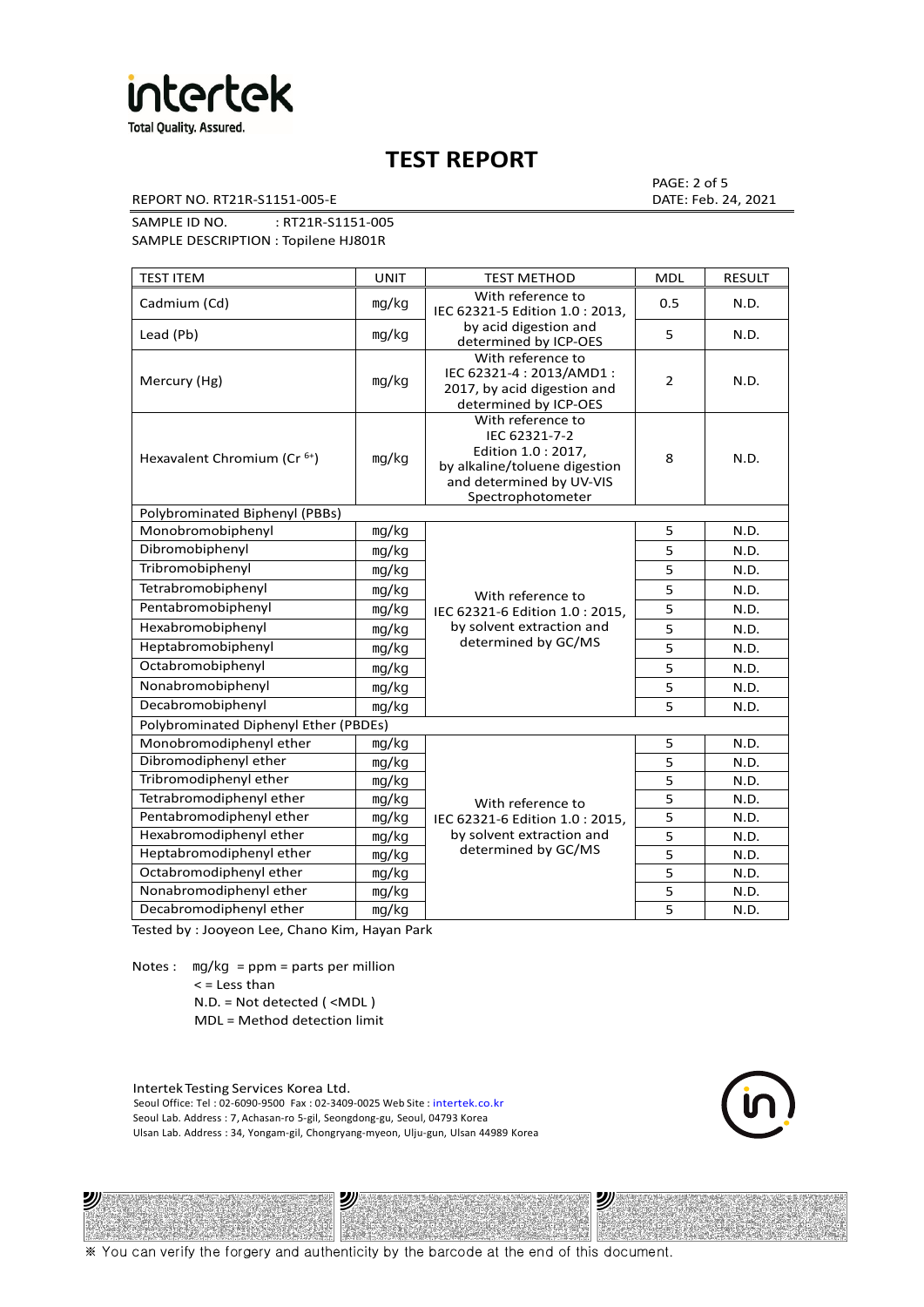

REPORT NO. RT21R-S1151-005-E DATE: Feb. 24, 2021

PAGE: 3 of 5

SAMPLE ID NO. : RT21R-S1151-005 SAMPLE DESCRIPTION : Topilene HJ801R

| <b>TEST ITEM</b>                     | CAS NO.       | <b>UNIT</b> | <b>TEST METHOD</b>                                                                                             | <b>MDL</b> | <b>RESULT</b> |
|--------------------------------------|---------------|-------------|----------------------------------------------------------------------------------------------------------------|------------|---------------|
| Dibutyl phthalate<br>(DBP)           | $84 - 74 - 2$ | mq/kg       | With reference to<br>IEC 62321-8<br>Edition 1.0 : 2017,<br>by solvent extraction<br>and determined by<br>GC/MS | 50         | N.D.          |
| Di(2-ethylhexyl) phthalate<br>(DEHP) | 117-81-7      | mg/kg       |                                                                                                                | 50         | N.D.          |
| Benzyl butyl phthalate<br>(BBP)      | 85-68-7       | mg/kg       |                                                                                                                | 50         | N.D.          |
| Diisobutyl phthalate<br>(DIBP)       | $84 - 69 - 5$ | mg/kg       |                                                                                                                | 50         | N.D.          |

Tested by : Hayan Park

Notes : mg/kg = ppm = parts per million  $<$  = Less than N.D. = Not detected ( <MDL ) MDL = Method detection limit

\* View of sample as received;-

沙



Intertek Testing Services Korea Ltd. Seoul Office: Tel : 02-6090-9500 Fax : 02-3409-0025 Web Site : intertek.co.kr Seoul Lab. Address : 7, Achasan-ro 5-gil, Seongdong-gu, Seoul, 04793 Korea Ulsan Lab. Address : 34, Yongam-gil, Chongryang-myeon, Ulju-gun, Ulsan 44989 Korea

沙

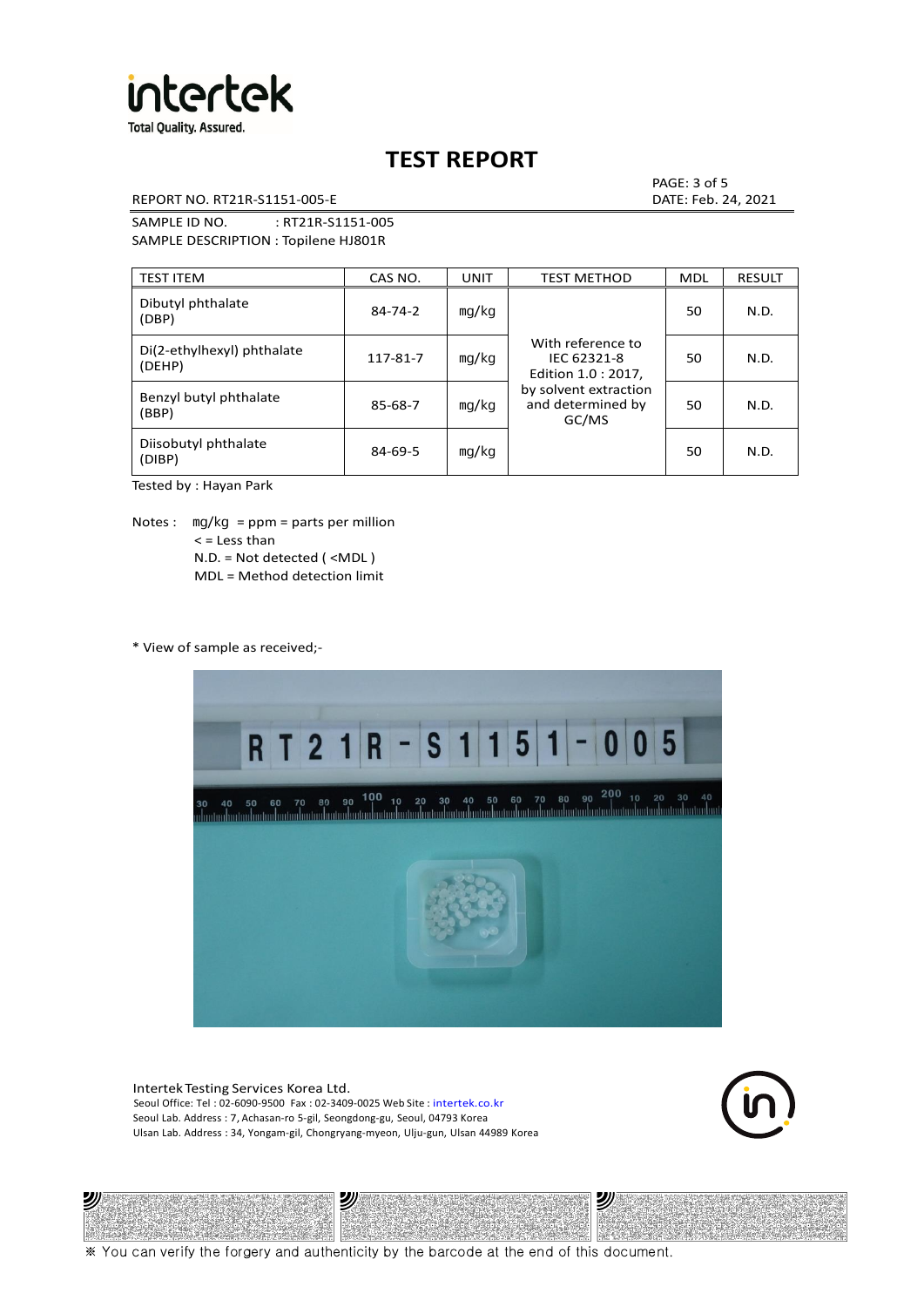

**Total Quality. Assured.** 

# **TEST REPORT**

REPORT NO. RT21R-S1151-005-E DATE: Feb. 24, 2021

PAGE: 4 of 5

SAMPLE ID NO. : RT21R-S1151-005 SAMPLE DESCRIPTION : Topilene HJ801R



Remarks :

沙

| . د ۱۱۱ تا ۱۰<br>1 : List of appropriate acid : |                                                                     |  |  |  |  |
|-------------------------------------------------|---------------------------------------------------------------------|--|--|--|--|
| Material                                        | Acid added for digestion                                            |  |  |  |  |
| <b>Polymers</b>                                 | $HNO3$ , HCl, HF, H <sub>2</sub> O <sub>2</sub> , H3BO <sub>3</sub> |  |  |  |  |
| <b>Metals</b>                                   | $HNO3$ , HCl, HF                                                    |  |  |  |  |
| Electronics                                     | $HNO3$ , HCl, H <sub>2</sub> O <sub>2</sub> , HBF <sub>4</sub>      |  |  |  |  |
|                                                 |                                                                     |  |  |  |  |

\*2 : The samples were dissolved totally by pre-conditioning method according to above flow chart.

Intertek Testing Services Korea Ltd. Seoul Office: Tel : 02-6090-9500 Fax : 02-3409-0025 Web Site : intertek.co.kr Seoul Lab. Address : 7, Achasan-ro 5-gil, Seongdong-gu, Seoul, 04793 Korea Ulsan Lab. Address : 34, Yongam-gil, Chongryang-myeon, Ulju-gun, Ulsan 44989 Korea

沙